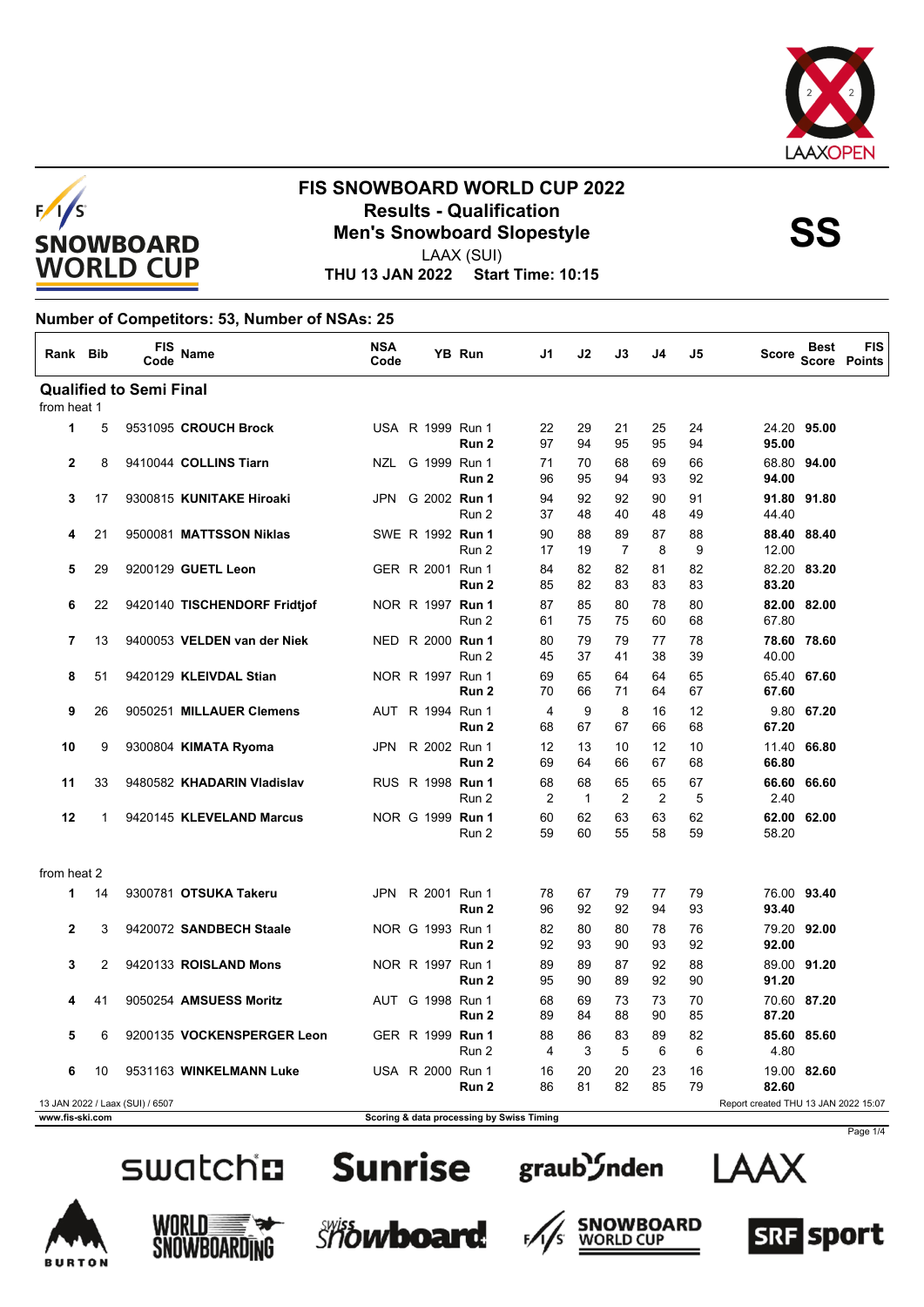



## **FIS SNOWBOARD WORLD CUP 2022 Results - Qualification<br>
Men's Snowboard Slopestyle<br>
Men's Sonowboard Slopestyle**



LAAX (SUI)

**THU 13 JAN 2022 Start Time: 10:15**

| Rank Bib             |                | <b>FIS</b><br>Code              | <b>Name</b>                                 | <b>NSA</b><br>Code |                  | YB Run           | J1                 | J2                   | J3       | J4       | J5       | Score                                | <b>Best</b> | <b>FIS</b><br>Score Points |
|----------------------|----------------|---------------------------------|---------------------------------------------|--------------------|------------------|------------------|--------------------|----------------------|----------|----------|----------|--------------------------------------|-------------|----------------------------|
| 7                    | 15             |                                 | 9120055 SU Yiming                           |                    | CHN G 2004 Run 1 | Run 2            | 84<br>33           | 83<br>39             | 81<br>36 | 82<br>33 | 80<br>34 | 35.00                                | 82.00 82.00 |                            |
| 8                    | 18             |                                 | 9510438 HUBER Nicolas                       | <b>SUI</b>         | G 1995 Run 1     | Run <sub>2</sub> | 76<br>76           | 74<br>74             | 78<br>78 | 76<br>76 | 74<br>78 | 76.40                                | 75.60 76.40 |                            |
| 9                    | $\overline{7}$ |                                 | 9531194 FITZSIMONS Sean                     |                    | USA R 2000 Run 1 | Run 2            | 24<br>72           | 29<br>68             | 33<br>71 | 32<br>71 | 35<br>72 | 70.80                                | 30.60 70.80 |                            |
| 10                   | 23             |                                 | 9531350 CANTER Jake                         |                    | USA G 2003 Run 1 | Run 2            | 64<br>14           | 66<br>13             | 69<br>19 | 69<br>18 | 68<br>22 | 17.20                                | 67.20 67.20 |                            |
| 11                   | 24             |                                 | 9200131 VICKTOR Noah                        |                    | GER G 2001 Run 1 | Run <sub>2</sub> | 58<br>70           | 53<br>59             | 57<br>62 | 56<br>65 | 58<br>63 | 63.80                                | 56.40 63.80 |                            |
| 12                   | 20             |                                 | 9040200 COX Matthew                         |                    | AUS R 1998 Run 1 | Run 2            | 66<br>60           | 61<br>57             | 63<br>60 | 63<br>61 | 62<br>59 | 59.40                                | 63.00 63.00 |                            |
| <b>Not Qualified</b> |                |                                 |                                             |                    |                  |                  |                    |                      |          |          |          |                                      |             |                            |
| 25                   | 11             |                                 | 9060003 de BUCK Sebbe                       |                    | BEL G 1995 Run 1 | Run 2            | 8<br>68            | 13<br>60             | 17<br>61 | 18<br>62 | 8<br>60  | 62.20                                | 12.80 62.20 |                            |
| 26                   | 53             |                                 | 9150266 HRONES Jakub                        |                    | CZE G 2004 Run 1 | Run <sub>2</sub> | 52<br>67           | 51<br>57             | 50<br>60 | 52<br>60 | 52<br>66 | 62.00                                | 51.40 62.00 |                            |
| 27                   | 43             |                                 | 9030049 CHIARADIO de la IGLESIA<br>Federico |                    | ARG R 1997 Run 1 | Run 2            | 28<br>57           | 25<br>59             | 26<br>62 | 29<br>58 | 27<br>59 | 59.00                                | 27.00 59.00 |                            |
| 28                   | 47             |                                 | 9510412 HOFMANN Patrick                     | <b>SUI</b>         | G 2001 Run 1     | Run 2            | 58<br>15           | 58<br>16             | 59<br>18 | 57<br>18 | 60<br>17 | 58.40<br>16.80                       | 58.40       |                            |
| 29                   | 31             |                                 | 9500160 MATHISEN William                    |                    | SWE G 2003 Run 1 | Run 2            | 56<br>55           | 56<br>58             | 59<br>57 | 58<br>57 | 58<br>57 | 56.80                                | 57.40 57.40 |                            |
| 30                   | 12             |                                 | 9510319 THOENEN Moritz                      | SUI                | R 1996 Run 1     | Run 2            | 26<br>55           | 32<br>60             | 25<br>57 | 28<br>55 | 30<br>55 | 56.40                                | 28.20 56.40 |                            |
| 31                   | 37             |                                 | 9240028 FRICZ Botond Istvan                 |                    | HUN G 2000 Run 1 | Run 2            | 5<br>59            | $\overline{4}$<br>56 | 9<br>58  | 11<br>56 | 13<br>52 | 56.20                                | 8.40 56.20  |                            |
| 32                   | 36             |                                 | 9700047 JAROS Samuel                        |                    | SVK G 2001 Run 1 | Run 2            | 57<br>30           | 55<br>34             | 54<br>32 | 54<br>30 | 56<br>30 | 31.20                                | 55.20 55.20 |                            |
| 33                   | 55             |                                 | 9110019 YANEZ Alvaro                        | CHI.               | G 2002 Run 1     | Run 2            | 22<br>50           | 27<br>47             | 19<br>49 | 18<br>50 | 20<br>46 | 48.40                                | 21.20 48.40 |                            |
| 34                   | 32             |                                 | 9400067 WOLF Casper                         |                    | NED G 2001 Run 1 | Run 2            | 46<br>48           | 44<br>41             | 47<br>43 | 47<br>45 | 48<br>44 | 44.20                                | 46.40 46.40 |                            |
| 35                   | 38             |                                 | 9190422 VALAX Enzo                          |                    | FRA R 2000 Run 1 | Run 2            | 36<br>$\mathbf{1}$ | 44<br>3              | 45<br>5  | 48<br>6  | 47<br>6  | 4.20                                 | 44.00 44.00 |                            |
| 36                   | 46             |                                 | 9510443 PUENTER Nick                        | SUI                | G 2002 Run 1     | Run 2            | 40<br>41           | 41<br>43             | 39<br>37 | 46<br>45 | 47<br>36 | 40.40                                | 42.60 42.60 |                            |
| 37                   | 58             |                                 | 9400106 VERMAAT Sam                         |                    | NED R 2005 Run 1 | Run 2            | 42<br>41           | 40<br>39             | 42<br>41 | 45<br>47 | 40<br>39 | 41.40                                | 41.80 41.80 |                            |
| 38                   | 49             |                                 | 9290315 MAFFEI Alberto                      | <b>ITA</b>         | R 1995 Run 1     | Run 2            | 40<br>12           | 40<br>19             | 41<br>29 | 43<br>26 | 40<br>25 | 40.80<br>22.20                       | 40.80       |                            |
|                      |                | 13 JAN 2022 / Laax (SUI) / 6507 |                                             |                    |                  |                  |                    |                      |          |          |          | Report created THU 13 JAN 2022 15:07 |             |                            |



**www.fis-ski.com Scoring & data processing by Swiss Timing**



#### **Sunrise**



 $F/$ 













Page 2/4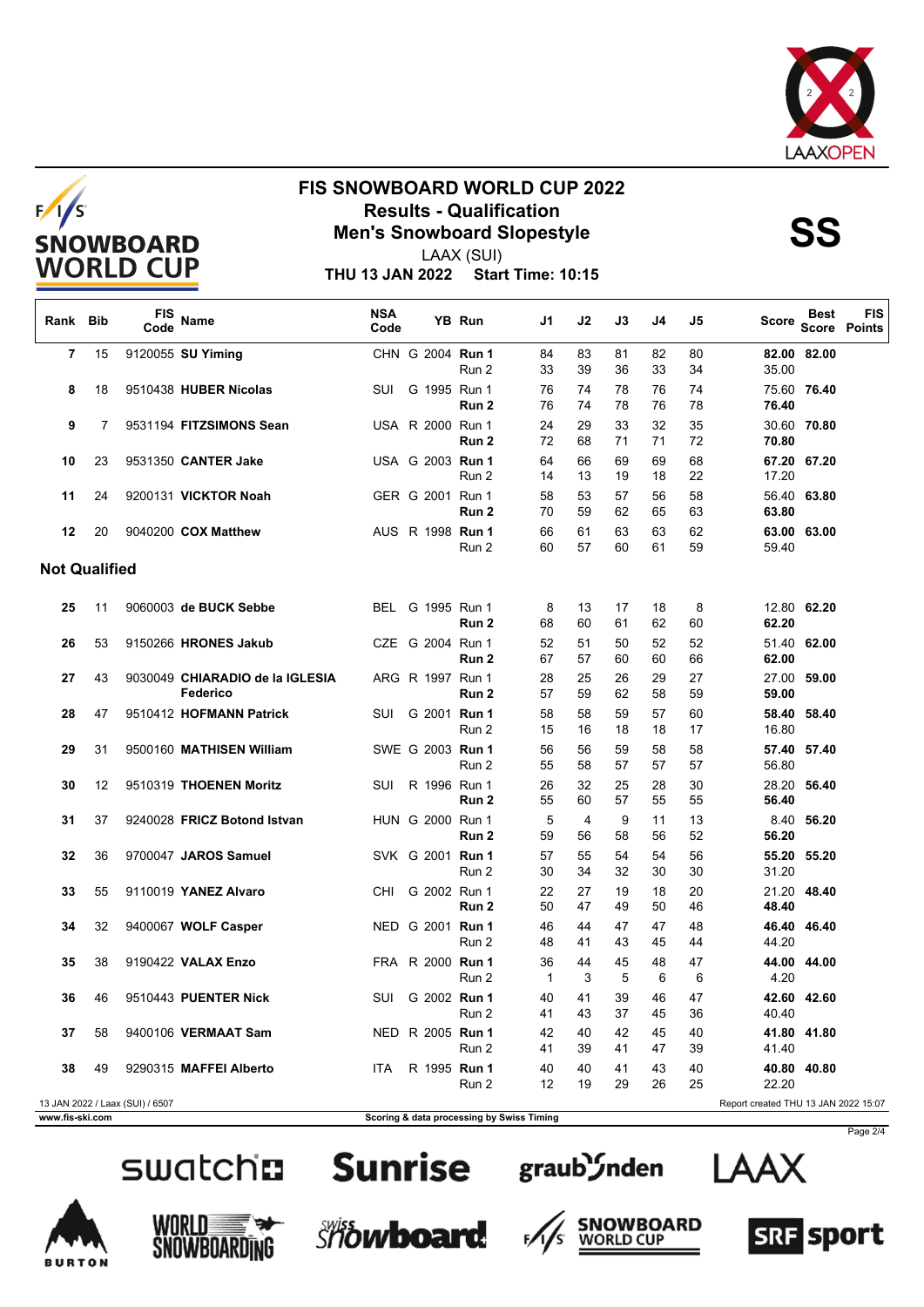



## **FIS SNOWBOARD WORLD CUP 2022 Results - Qualification<br>
Men's Snowboard Slopestyle<br>
Men's Sonowboard Slopestyle**



LAAX (SUI)

**THU 13 JAN 2022 Start Time: 10:15**

| Rank Bib |    | <b>FIS</b><br>Code | <b>Name</b>                 | <b>NSA</b><br>Code |                  | <b>YB Run</b>    | J <sub>1</sub>      | J2                   | J3                   | J <sub>4</sub> | J <sub>5</sub>       | Score                    | <b>Best</b><br><b>Score</b> | <b>FIS</b><br><b>Points</b> |
|----------|----|--------------------|-----------------------------|--------------------|------------------|------------------|---------------------|----------------------|----------------------|----------------|----------------------|--------------------------|-----------------------------|-----------------------------|
| 39       | 30 |                    | 9290314 LIVIERO Nicola      | <b>ITA</b>         | R 1999 Run 1     | Run 2            | 34<br>5             | 37<br>4              | 43<br>$\overline{7}$ | 43<br>8        | 45<br>$\overline{7}$ | 6.20                     | 40.40 40.40                 |                             |
| 40       | 40 |                    | 9510474 LOTORTO Alex        | <b>SUI</b>         | G 2004 Run 1     | Run <sub>2</sub> | 13<br>38            | 26<br>39             | 27<br>40             | 30<br>41       | 32<br>38             | 25.60<br>39.20           | 39.20                       |                             |
| 41       | 42 |                    | 1124981 YANG Wenlong        |                    | CHN G 1999 Run 1 | Run 2            | 32<br>19            | 37<br>18             | 40<br>17             | 40<br>15       | 43<br>16             | 38.40<br>17.00           | 38.40                       |                             |
| 42       | 39 |                    | 9480456 MATVEEV Mikhail     |                    | RUS G 1996 Run 1 | Run <sub>2</sub> | 2<br>33             | $\overline{2}$<br>33 | $\overline{2}$<br>35 | 4<br>36        | $\overline{4}$<br>35 | 34.40                    | 2.80 34.40                  |                             |
| 43       | 59 |                    | 9290318 FRAMARIN Loris      | ITA.               | R 1998 Run 1     | Run 2            | 26<br>22            | 30<br>26             | 34<br>18             | 35<br>30       | 37<br>36             | 26.40                    | 32.40 32.40                 |                             |
| 44       | 27 |                    | 9290265 ZULIAN Emil         | <b>ITA</b>         | G 1997 Run 1     | Run <sub>2</sub> | 15<br>22            | 17<br>24             | 16<br>21             | 20<br>20       | 19<br>16             | 17.40<br>20.60           | 20.60                       |                             |
| 45       | 35 |                    | 9510288 BOESIGER Jonas      | SUI                | R 1995 Run 1     | Run 2            | 16<br>1             | 18<br>3              | 19<br>6              | 20<br>2        | 14<br>$\overline{4}$ | 3.20                     | 17.40 17.40                 |                             |
| 46       | 50 |                    | 9500128 <b>BOSCH Anthon</b> |                    | RSA R 1996 Run 1 | Run 2            | 2<br>18             | 8<br>17              | 9<br>16              | 10<br>15       | 8<br>15              | 16.20                    | 7.40 16.20                  |                             |
| 47       | 57 |                    | 9510403 GAUGER Wendelin     | SUI                | R 2000 Run 1     | Run 2            | 8<br>$\overline{7}$ | 12<br>8              | 13<br>6              | 15<br>9        | 13<br>5              | 12.20<br>7.00            | 12.20                       |                             |
| 48       | 56 |                    | 9380038 BRCIC Dante         |                    | CRO R 2004 Run 1 | Run <sub>2</sub> | 10<br>11            | 5<br>11              | 11<br>12             | 14<br>12       | 10<br>13             | 10.00<br>11.80           | 11.80                       |                             |
| 49       | 45 |                    | 9250023 KRISTJANSSON Marino | <b>ISL</b>         | G 2000 Run 1     | Run <sub>2</sub> | 7<br>13             | 6<br>8               | 8<br>11              | 9<br>13        | 6<br>8               | 10.60                    | 7.20 10.60                  |                             |
| 50       | 48 |                    | 9220101 COCKRELL Billy      |                    | GBR R 1999 Run 1 | Run <sub>2</sub> | 8<br>9              | 7<br>9               | 5<br>6               | 5<br>8         | 5<br>4               | 7.20                     | 6.00 7.20                   |                             |
|          | 44 |                    | 9560205 MEKINC Naj          |                    | SLO G 2001 Run 1 | Run 2            |                     |                      |                      |                |                      | <b>DNS</b><br><b>DNS</b> | <b>DNS</b>                  |                             |
|          | 16 |                    | 9420146 OLIMSTAD Markus     |                    | NOR G 1994 Run 1 | Run 2            |                     |                      |                      |                |                      | <b>DNS</b>               | <b>DNS DNS</b>              |                             |
|          | 4  |                    | 9531241 HENKES Justus       |                    | USA R 2001 Run 1 | Run 2            |                     |                      |                      |                |                      | <b>DNS</b><br><b>DNS</b> | <b>DNS</b>                  |                             |

| Jury                                                         |                          |            | Technical Data                       |  |                          |                             |                                      |  |
|--------------------------------------------------------------|--------------------------|------------|--------------------------------------|--|--------------------------|-----------------------------|--------------------------------------|--|
| <b>FIS Contest Director</b>                                  | <b>MORESI Roberto</b>    | <b>FIS</b> | <b>Course Name</b>                   |  |                          | <b>LAAX OPEN Slopestyle</b> |                                      |  |
| <b>FIS Technical Delegate</b>                                | <b>MACDONALD Sandy</b>   | CAN        | <b>Start / Finish Elevation</b>      |  | 2151m / 1951m            |                             |                                      |  |
| <b>Head Judge</b>                                            | <b>SUMATIC Iztok</b>     | <b>SLO</b> | <b>Vertical Drop / Course Length</b> |  | 200m / 550m              |                             |                                      |  |
| <b>Chief of Competition</b>                                  | WIRTH Sandro             | SUI        | <b>Number of Jump Features</b>       |  | 4                        |                             |                                      |  |
| <b>Officials</b>                                             |                          |            | <b>Number of Jibbing Features</b>    |  | 2                        |                             |                                      |  |
| <b>Chief of Course</b>                                       | <b>KUPPELWIESER Luca</b> | SUI        | Judges                               |  |                          |                             |                                      |  |
| <b>Course Designer and Builder</b> Snowpark LAAX             |                          |            | Judge 1                              |  | <b>SCHEIDL Christian</b> |                             | <b>AUT</b>                           |  |
|                                                              |                          |            | Judge 2                              |  | VOGAN Gaz                |                             | <b>GBR</b>                           |  |
|                                                              |                          |            | Judge 3                              |  | <b>HARICOT Julien</b>    |                             | <b>FRA</b>                           |  |
|                                                              |                          |            | Judge 4                              |  | <b>BUCK Manuel</b>       |                             | <b>GER</b>                           |  |
|                                                              |                          |            | Judge 5                              |  | CAU Arianna              |                             | <b>ITA</b>                           |  |
| 13 JAN 2022 / Laax (SUI) / 6507                              |                          |            |                                      |  |                          |                             | Report created THU 13 JAN 2022 15:07 |  |
| www.fis-ski.com<br>Scoring & data processing by Swiss Timing |                          |            |                                      |  |                          |                             |                                      |  |



### **Sunrise**















Page 3/4